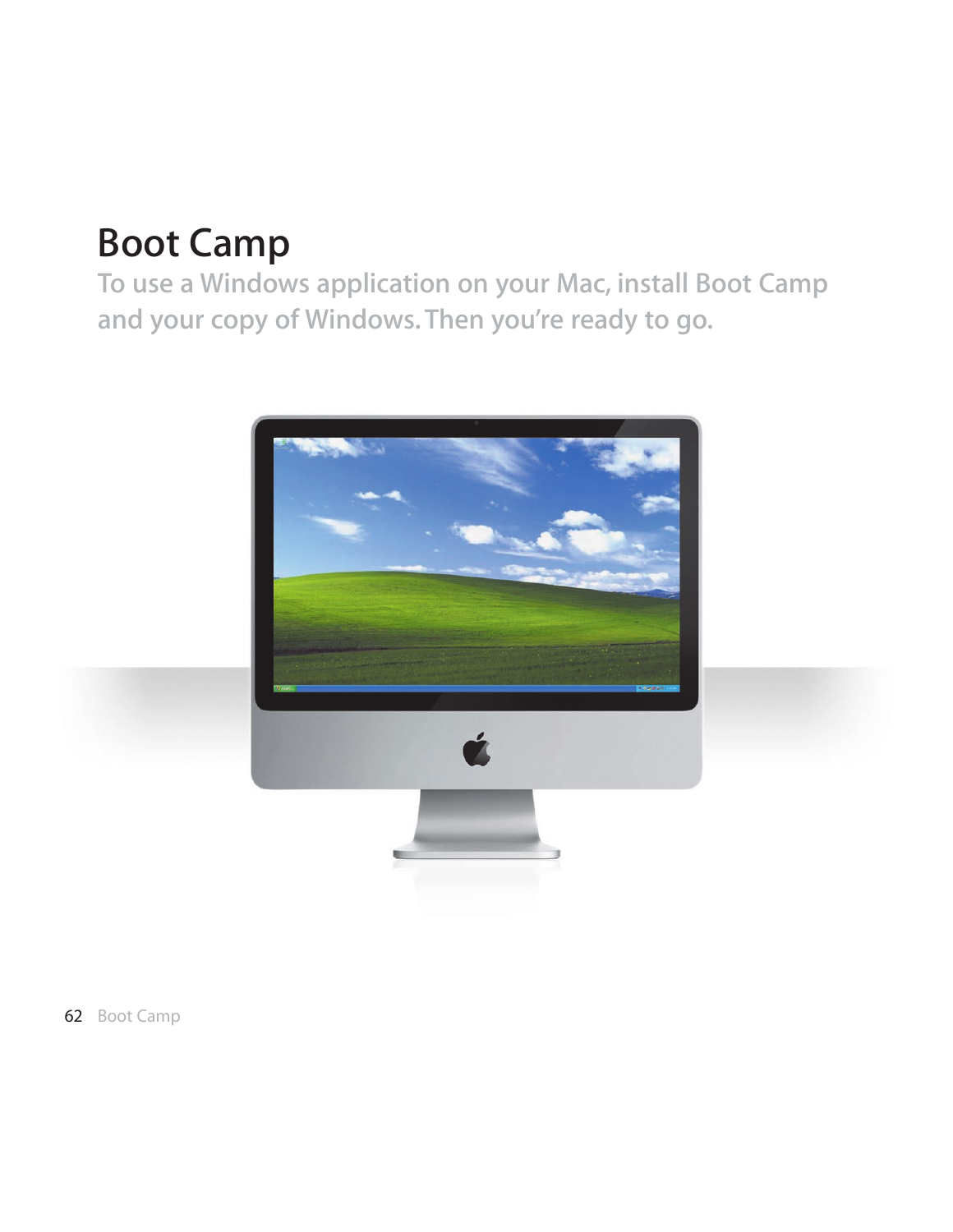## **Install Boot Camp**

Open Boot Camp Assistant (in the Utilities folder in the Applications folder) and print the Boot Camp Installation & Setup Guide. Then create a partition for Windows.



If you installed a beta version of Boot Camp, you only need to install the new Windows drivers by switching to Windows and inserting the Snow Leopard installation disc.

Boot Camp 63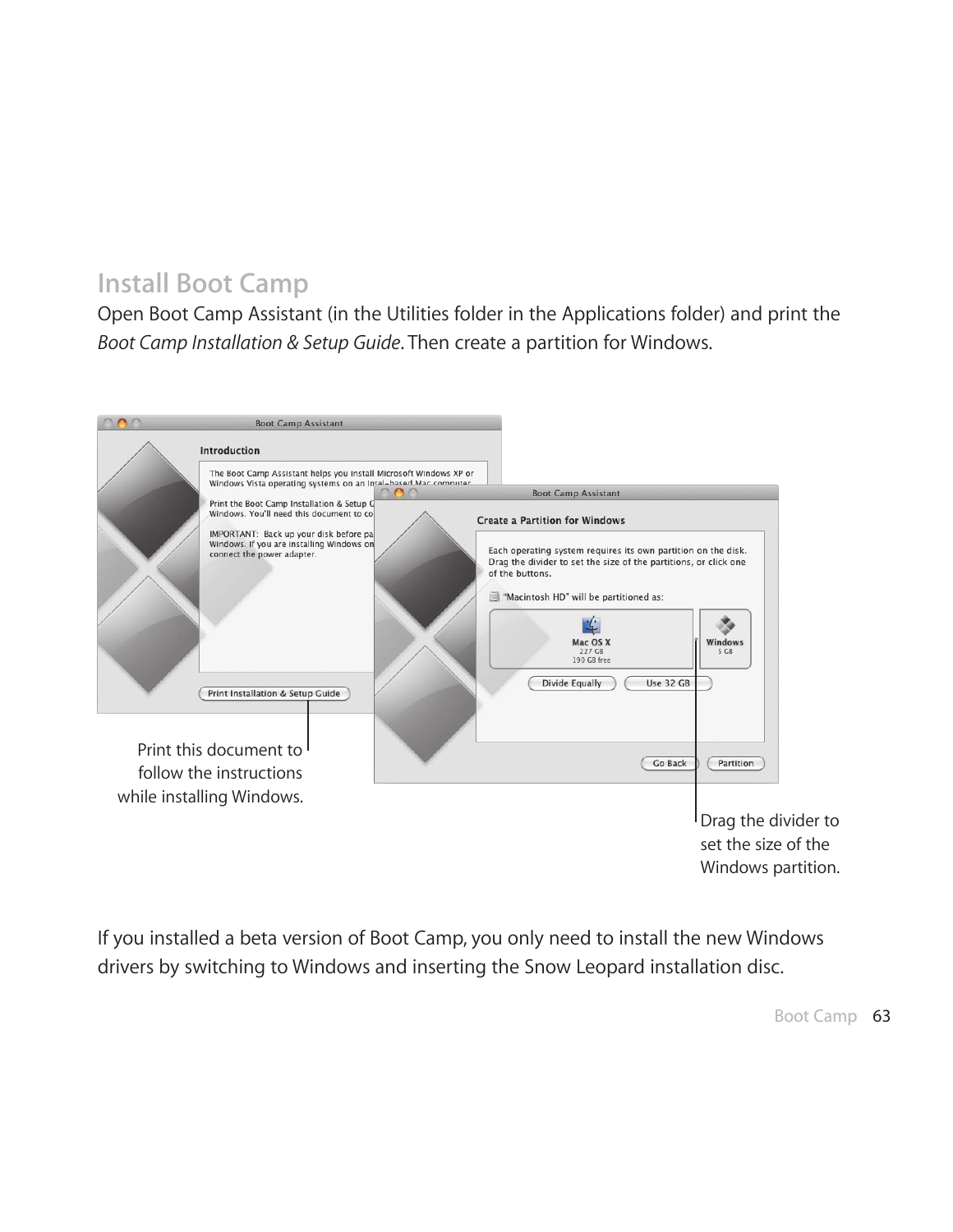## **Install Windows**

Insert your Windows XP or Windows Vista installation disc and click Start Installation.



To install Windows software on a MacBook Air, you need an external optical drive such as a MacBook Air SuperDrive.

64 Boot Camp